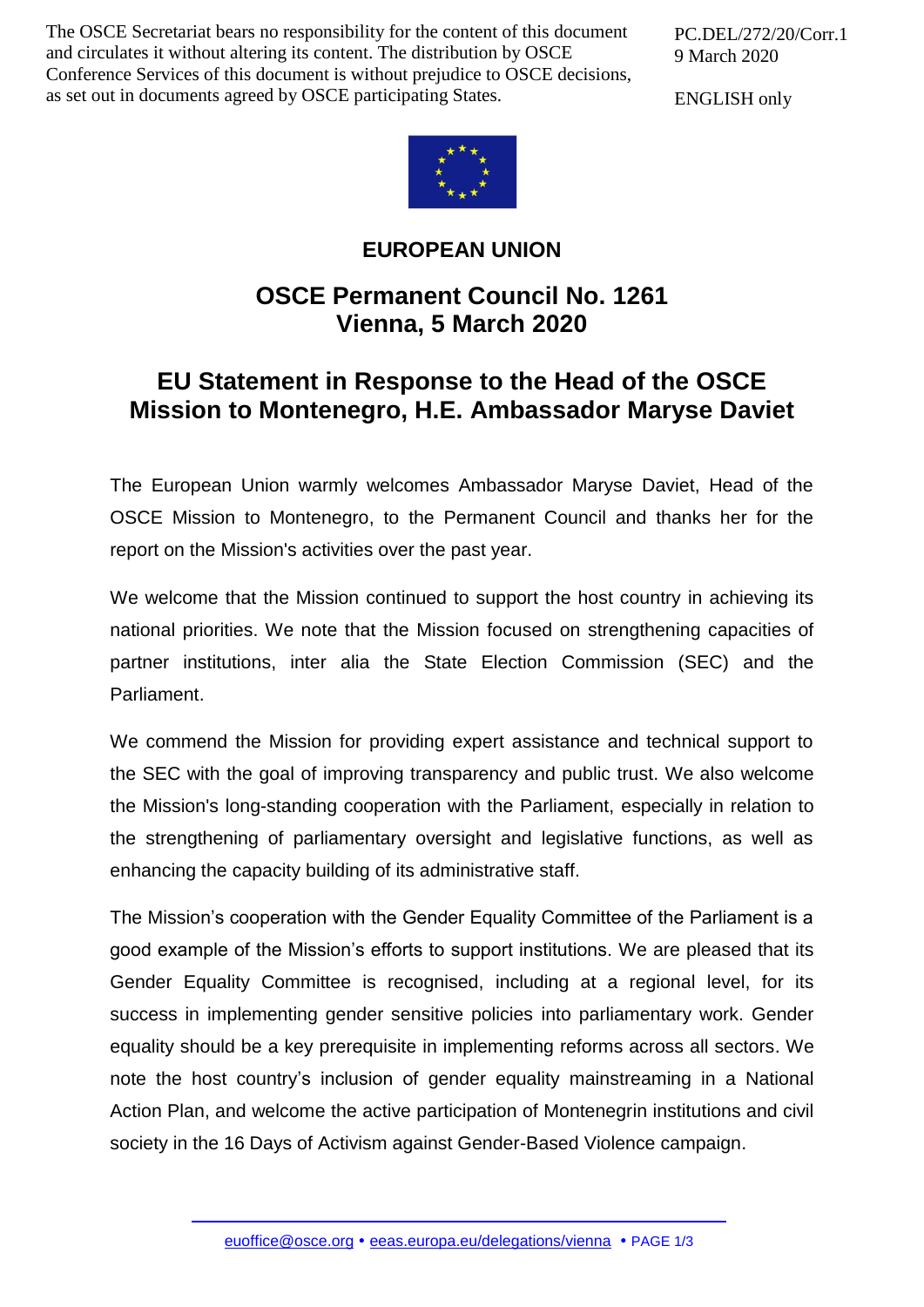We welcome the integrated programme approach in supporting Montenegrin institutions to Prevent and Counter Violent Extremism and Radicalization that Lead to Terrorism (VERLT), especially focusing on youth. The EU supports the Mission's promotion of youth engagement in regional, as well as national activities and its cooperation with the Regional Youth Co-operation Office (RYCO) in Montenegro.

We commend the Mission for its continued support to the development of a professional media environment and enhancing media literacy including through the cooperation with the Representative on Freedom of Media (RFoM). We appreciate the work of the Mission to improve safety of journalists and call on Montenegro to guarantee a safe climate, conducive to freedom of expression and independence of media.

We also appreciate the Mission's work on Security co-operation and Governance, especially on fighting trafficking in human beings and Small Arms and Light Weapons (SALW) as well as combating illicit cross-border trafficking in cultural property. We support the implementation of the Roadmap for a sustainable solution to the illegal possession, misuse and trafficking of SALW in Western Balkans by 2024.

We appreciate that the Mission will continue to assist in strengthening the capacity and effectiveness of host country institutions to prevent and combat organized crime. We welcome that Montenegro signed an agreement with the European Border and Coast Guard Agency (FRONTEX) in October 2019 and a Joint Action Plan on Counter Terrorism for the Western Balkans with the European Commission in November.

We underline the necessity of regional cooperation and commend Montenegro in its constructive approach in fostering dialogue and supporting security cooperation in the region.

In light of the upcoming parliamentary elections this October, we note that the governing coalition submitted draft laws related to elections that were adopted by the Parliament by a simple majority, without the oppositions which have been boycotting the Parliamentary debates since the last general elections in 2016. The European Union regrets that due to the absence of a quorum, the temporary parliamentary committee for comprehensive reform of electoral and other legislation was not able to